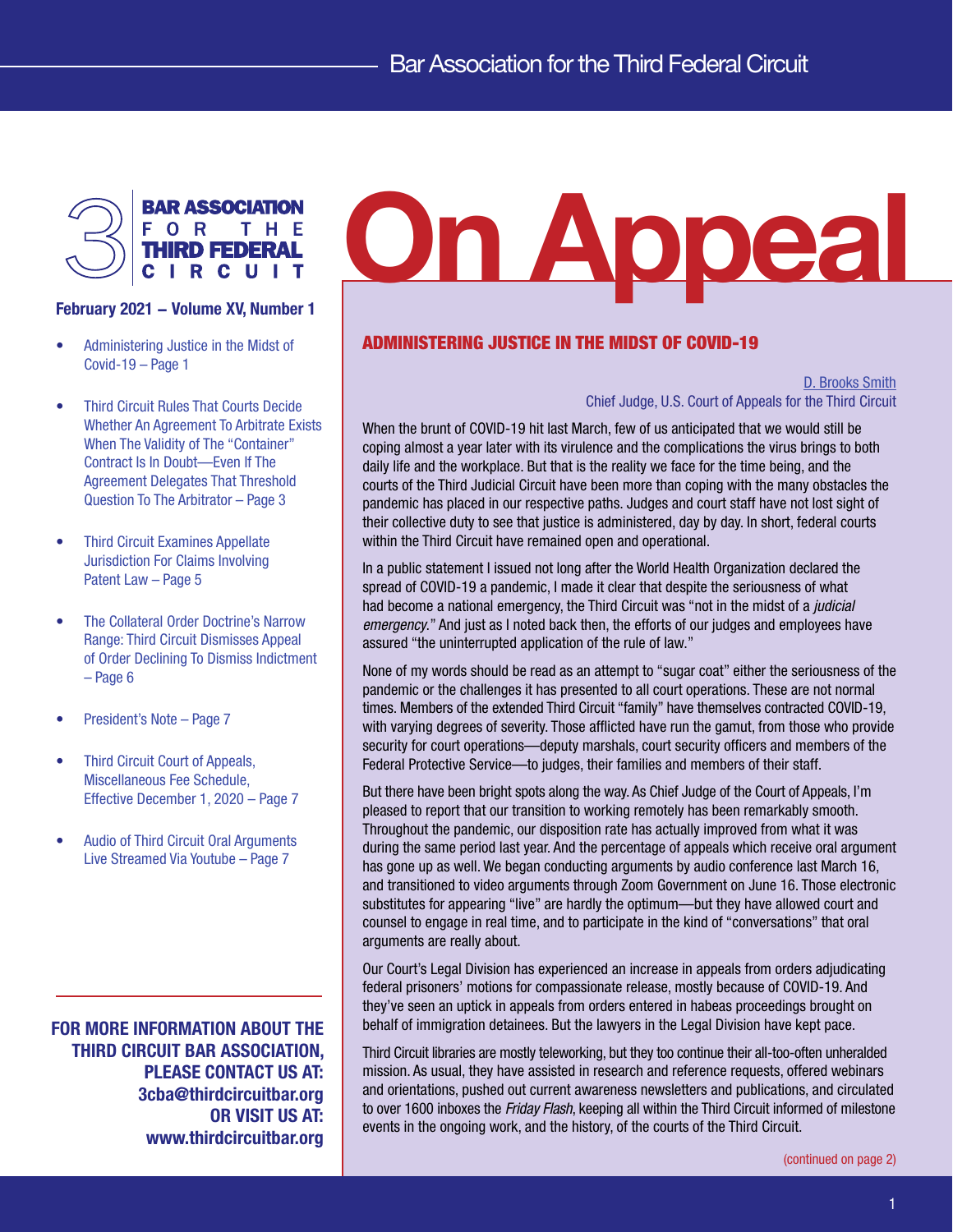

# <span id="page-1-0"></span>ADMINISTERING JUSTICE IN THE MIDST OF COVID-19 — continued from page 1

Recently, Circuit Executive Margaret Wiegand and I participated in a podcast presented by the Federal Judicial Center which was themed "Leading the Judiciary through Uncertainty." I was pleased that our Circuit was recognized for its approach to engaging all courts and judicial officers within the Circuit in ongoing conversations about the common issues we face. Through weekly teleconferences I have conducted since last March with all six Chief District Judges, along with similar sessions Ms. Wiegand has convened with court unit executives, we have looked for and usually found uniform approaches to the obstacles all courts are facing during COVID times.

And those challenges have not all been pandemic-related. In 2020, the federal judiciary faced threats to the safety and security of both judges and facilities at a rate I have never witnessed in my 36 years as a judge. Last summer, we were horrified by the fatal shooting of the 21-year old son of New Jersey District Judge Esther Salas at the family's home. Judge Salas's husband was seriously wounded and continues a long recovery process. The shooter was a disappointed litigant.

I am grateful beyond words to our U.S. Marshals who have been on constant alert, protecting judicial officers and monitoring online threats.

And as if a pandemic, along with violence and threats of violence were not enough, we learned this past December that federal judiciary computer systems, along with the systems of numerous government agencies, had been hacked—almost certainly by foreign intelligence operatives. An assessment of just how extensive the incursion was is ongoing. It was a stark reminder of the many dangers we face in these times.

As a colleague recently deadpanned to me: "I guess the next thing we can expect are swarms of locusts."

Hopefully not.

But we have kept on. District and bankruptcy courts have had the greatest challenges. Case inventories are growing with limited opportunities to dispose of cases. Yet the Chief Judges of those courts have been examples of strength and resolve. Indeed, so has the entire extended "Third Circuit family."

Among the groups which have joined me on several conference calls include the officers of the Third Circuit Bar Association and our Court's Lawyers Advisory Committee. I will continue to seek their views and support.

Cancelling the Third Circuit Bench Bar which was scheduled for last May was one of the hardest decisions I have ever had to make. The central theme of that conference was to be Judicial Independence. If, as I suspect, it continues as a subject of interest, future conferees may have an opportunity to participate in discussions of that subject. Events of recent months have amply demonstrated that the federal judiciary has lived up to the Founders' expectations for Article III of the Constitution.

All of us who do the work of the courts of the Third Circuit look forward to a day when we will again meet face to face. Until that time, on behalf of that very special group of judges and staff, I wish all members of the Third Circuit Bar—as well as every person who comes to our courts seeking justice—health, safety, and the resolve to stay the course.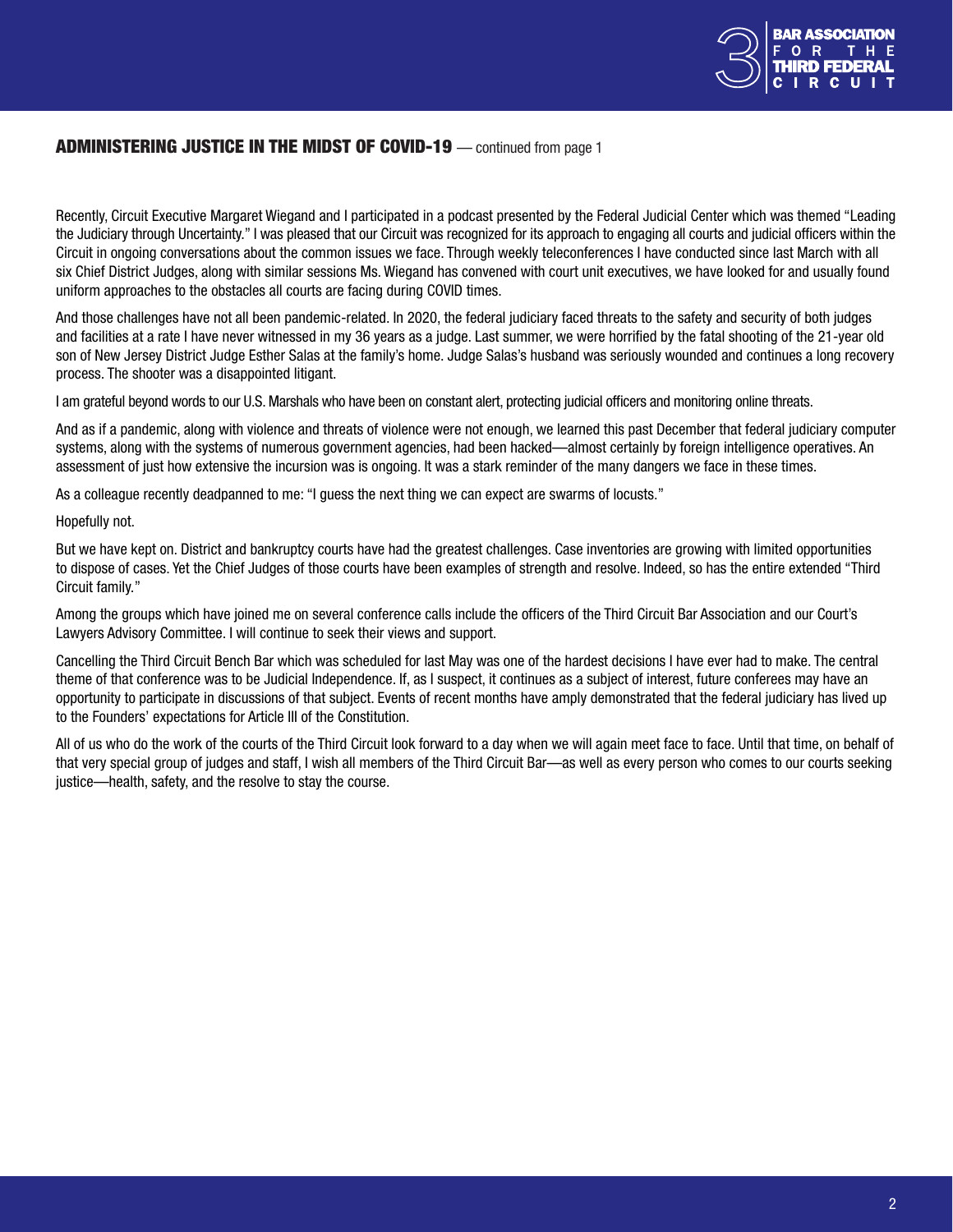

# <span id="page-2-0"></span>THIRD CIRCUIT RULES THAT COURTS DECIDE WHETHER AN AGREEMENT TO ARBITRATE EXISTS WHEN THE VALIDITY OF THE "CONTAINER" CONTRACT IS IN DOUBT—EVEN IF THE AGREEMENT DELEGATES THAT THRESHOLD QUESTION TO THE ARBITRATOR

*MXM Constr. Co. v. N.J. Bldg. Laborers Statewide Benefit Funds*, 974 F.3d 386 (3d Cir. 2020)

Alison D. Kehner Assistant U.S. Attorney for the Eastern District of Pennsylvania\*

The Third Circuit recently confronted a "mind bending" legal question in the esoteric area of federal arbitration law that implicates larger concerns about the allocation of power between the judges and arbitrators under the Federal Arbitration Act (FAA). In *[MZM Construction Co. v. New Jersey](http://www2.ca3.uscourts.gov/opinarch/183791p.pdf)  [Building Laborers Statewide Benefit Funds](http://www2.ca3.uscourts.gov/opinarch/183791p.pdf)*, 974 F.3d 386, the Third Circuit held that questions about "the making of the agreement to arbitrate" are for the courts to decide unless the parties clearly and unmistakably referred those questions to arbitration in an agreement whose formation is not in dispute. In so holding, the court joined several circuits in finding that parties can delegate to arbitrators the power to decide so-called "gateway" issues in arbitration by including a delegation provision in the parties' arbitration agreement, provided consent to the underlying contract containing that provision is not in question.

# The Underlying Contract Dispute and District Court Proceedings

The underlying contract dispute concerned whether MZM Construction was liable for additional contributions to a union benefits fund (the "Funds") based on a one-page Short Form Agreement (the "SFA"), which incorporated by reference a 2002 collective bargaining agreement (the "2002 CBA"). According to the Funds, the 2002 CBA (1) required MZM to make certain payments; and (2) contained an arbitration clause. The arbitration clause contained a delegation provision (also referred to in arbitration parlance as a "competency-competency" provision), granting the arbitrator the authority to address threshold questions concerning whether an agreement to arbitrate existed.

MZM filed suit in the U.S. District Court for the District of New Jersey to enjoin arbitration. The gravamen of MZM's complaint was that no valid agreement to arbitrate had been formed because there had been fraud in the execution of the SFA and the purported agreement to arbitrate in the 2002 CBA. The Funds moved to dismiss on the grounds that the arbitration agreement delegated to the arbitrator the authority to decide the fraud in the execution defense and the underlying payment dispute.

The District Court denied the Fund's motion to dismiss and concluded that the court had the power to decide the threshold question of whether an agreement to arbitrate existed, despite the delegation provision. The Third Circuit then affirmed in a unanimous panel opinion.

### The Court's Legal Analysis

The panel first focused on the relationship between the severability doctrine announced in *Prima Paint Corp. v. Flood & Conklin Manufacturing Co.,*  388 U.S. 395 (1967), and the Third Circuit's later application of the doctrine in *Sandvik AB v. Advent International*, 220 F.3d 99 (3d Cir. 2000). In *Prima Paint*, the Supreme Court established that a party cannot avoid arbitration by challenging the validity of the parties' contract without specifically challenging the validity of the arbitration agreement *within* the contract. Under the severability rule, absent a specific challenge to the validity of the arbitration agreement, the court must treat the arbitration agreement as valid and refer any challenges to the container contract to the arbitrator.

Thereafter, the Third Circuit in *Sandvik* held that Section 4 of the FAA requires a court to decide questions about the formation or existence of an arbitration agreement, even if that means the court must pass judgment on the validity of the container contract. This ruling was consistent with *Prima Paint*, according to the panel, because the severability doctrine "presumes an underlying, existent agreement" to arbitrate. Assessing whether an agreement to arbitrate exists frequently requires a court to address the validity of the container contract because an analysis of the former often implicates the latter, and vice versa.

The panel then considered the impact of the Supreme Court's decision in *Rent-A-Center v. Jackson*, 561 U.S. 63 (2010), which involved an arbitration agreement with a provision that delegated to the arbitrator, not the court, the power to decide questions about the formation or existence of an agreement to arbitrate. The Supreme Court in *Rent-A-Center* held that despite Section 4's language bestowing courts with the power to decide whether an agreement to arbitrate exists, contracting parties may delegate to the arbitrator the exclusive authority to decide gateway questions of arbitrability. And in doing so, a court must honor the parties' intent to arbitrate threshold issues of arbitrability, in the absence of a specific challenge to the validity of the delegation provision itself.

\*The views expressed here are the personal views of the author, made solely in her personal capacity, and do not necessarily represent the views of the Department of Justice or the United States. ([continued on page 4](#page-3-0))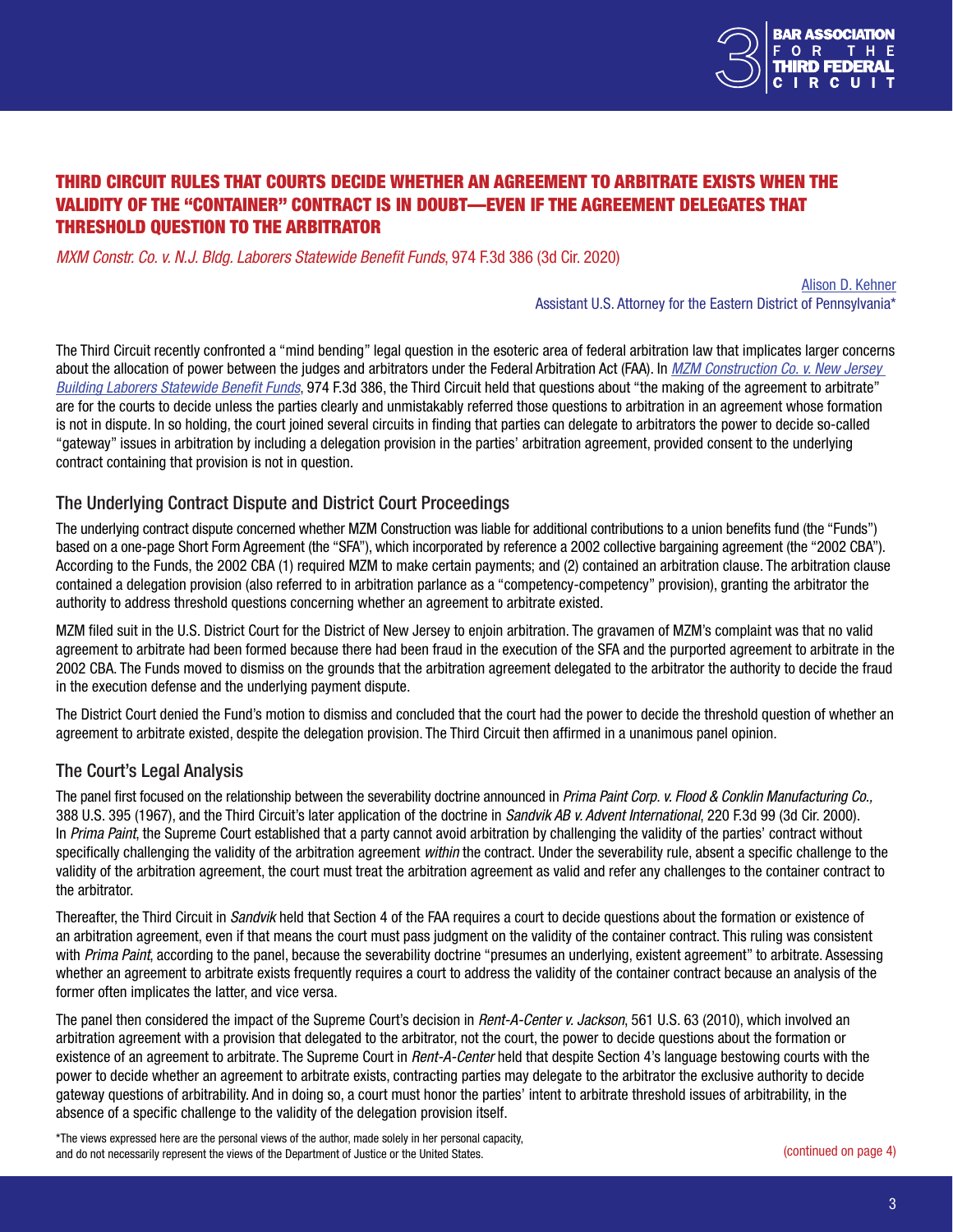

# <span id="page-3-0"></span>THIRD CIRCUIT RULES THAT COURTS DECIDE WHETHER AN AGREEMENT TO ARBITRATE EXISTS WHEN THE VALIDITY OF THE "CONTAINER" CONTRACT IS IN DOUBT—EVEN IF THE AGREEMENT DELEGATES THAT **THRESHOLD QUESTION TO THE ARBITRATOR** — continued from page 3

As applied to this case, the panel noted that the MZM's challenge related specifically to the 2002 CBA (the "container contract") and the arbitration agreement in the CBA, but not the delegation provision found *within* the arbitration agreement. Nonetheless, applying the logic from *Sandvik*, the plaintiff's claim of a lack of assent to the container contract and arbitration agreement implicated the delegation provision within the arbitration agreement, as the validity of each is factually intertwined. *See MZM*, 974 F.3d at 400 ("It is inevitable that a court will need to decide questions about the parties' mutual assent to the container contract to satisfy itself that an arbitration agreement exists and vice versa. That is no less true when the container contract includes or incorporates a delegation provision.").

In other words, if the facts establish fraud in the execution of the container contract, those same facts vitiate the arbitration agreement and the delegation provision contained within it. In this case, the allegations relating to the plaintiff's claim of fraud in the execution of the contract, if true, would vitiate the 2002 CBA, the arbitration agreement within the CBA, and the delegation provision within the arbitration agreement. Thus, the court is the proper forum in which to resolve these questions.

The panel then turned to the second question—whether the plaintiff put the formation of the arbitration agreement at issue by stating a claim of fraud in the execution. After reviewing the relevant New Jersey contract principles and the plaintiff's allegations and proofs, the panel was satisfied that the plaintiff stated a claim of fraud in the execution of the 2002 CBA and arbitration agreement sufficient to trigger the district court's power to adjudicate that claim.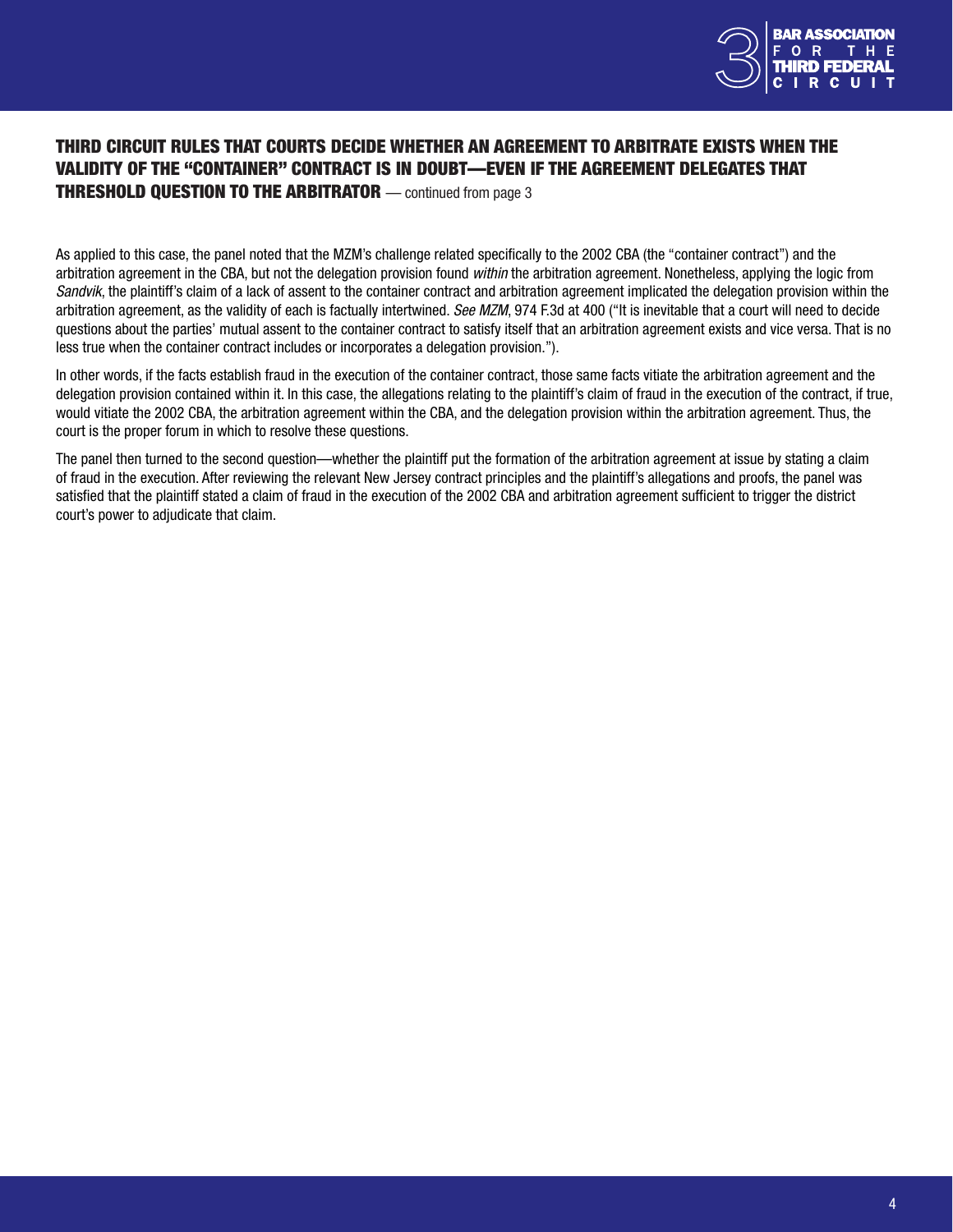

# <span id="page-4-0"></span>THIRD CIRCUIT EXAMINES APPELLATE JURISDICTION FOR CLAIMS INVOLVING PATENT LAW

*FTC v. AbbVie Inc.*, 976 F.3d 327 (3d Cir. 2020)

#### [Christian D. Ehret](https://www.webblaw.com/meet-webb-law-team/professional-profile/christian-d-ehret/) The Webb Law Firm, Pittsburgh, PA

In *[FTC v. AbbVie Inc.](http://www2.ca3.uscourts.gov/opinarch/182621pa.pdf)*, 976 F.3d 327 (3d Cir. 2020), the Third Circuit held that an antitrust case brought by the Federal Trade Commission (FTC) involving issues of patent law was reviewable under its appellate jurisdiction, rather than the jurisdiction of the Court of Appeals for the Federal Circuit.

The Federal Circuit was created in part to provide uniformity to appellate decisions relating to patent law. Under 28 U.S.C. § 1295, the Federal Circuit has exclusive jurisdiction over any civil action "arising under … any Act of Congress relating to patents." A civil action "aris[es] under" federal patent law if "a well-pleaded complaint" shows either that (1) "federal patent law creates the cause of action," or (2) "the plaintiff's right to relief necessarily depends on resolution of a substantial question of federal patent law, in that patent law is a necessary element of one of the well-pleaded claims." *Christianson v. Colt Indus. Operating Corp.*, 486 U.S. 800, 809 (1988). Through this appellate jurisdiction, the Federal Circuit has developed its own body of patent law jurisprudence that is binding on district courts nationwide. The Federal Circuit applies its own legal precedent for substantive matters unique to patent law and the legal precedent of the relevant regional Circuit Court of Appeals for other questions of law.

The use (or alleged "misuse") of patent rights is often relevant in antitrust actions due to the fact that the monopoly a patent provides can significantly impact the market and competitive landscape. In this particular case, the FTC alleged that Defendants AbbVie, Inc., Abbott Laboratories, Unimed Pharmaceuticals LLC, and Besins Healthcare, Inc. violated Section 13(b) of the Federal Trade Commission Act by (1) maintaining a monopoly through a course of anticompetitive conduct, including filing sham patent litigation and entering into reverse-payment agreements with Teva Pharmaceuticals; and (2) restraining trade by entering into anticompetitive reverse-payment agreements. The district court dismissed the FTC's claims that were based on the reverse-payment theory. The FTC, however, prevailed on its sham litigation claims after a bench trial, and the district court ordered Defendants to disgorge \$448 million in profits. The FTC and Defendants both appealed.

# Third Circuit Review

Among other relief, the Third Circuit reinstated the FTC's dismissed claims that were based on the reverse-payment theory, but reversed the judgment for the FTC on a sham litigation claim and held the FTC overstepped its authority in seeking disgorgement. Before doing so, however, the court examined its own appellate jurisdiction in relation to 28 U.S.C. § 1295. Specifically with regard to the monopolization claim, the court held that patent law is not a "necessary element" because the alleged "course of anticompetitive conduct" involved *both* the alleged sham litigation and the reverse-payment agreement. Acknowledging that the "sham litigation theory does present patentlaw questions because it requires … review [of] the objective

reasonableness of … [the] patent infringement litigation," the court nevertheless held that it—and not the Federal Circuit—had jurisdiction because the reverse-payment theory was also part of the anticompetitive conduct giving rise to the claim and did not itself present questions of patent law.

The Third Circuit also held that its appellate jurisdiction extended to the claim against the defendant (Besins) that did not enter into a reverse-payment agreement with Teva because "the FTC's complaint may be read to allege that Besins participated in AbbVie's settlement with Teva." The court reasoned that the patent law question was not "necessary" to the monopolization claim against Besins because the complaint averred that "[t]he sham lawsuits did not eliminate the threat of" competition and that "AbbVie ... and Besins ... turned to other ways to preserve their monopoly."

The Third Circuit's decision goes a step further to hold that, even if the patent-law question was "necessary" to the claim, it would still maintain appellate jurisdiction because the patent law questions are not important to the federal system as a whole and are therefore not "substantial." This aspect of the court's ruling is largely premised on *Gunn v. Minton*, 133 S. Ct. 1059 (2013), a Supreme Court decision examining whether federal courts have jurisdiction under 28 U.S.C. § 1338(a), a statute providing federal courts with original jurisdiction over any civil action arising under a law relating to patents. In *Gunn*, the Court held that the particulars of the patent law question were not "significant" enough to the legal malpractice claim at issue because the patent law question being asked—whether timely raising the experimental use defense would have changed the result of a prior patent litigation—was hypothetical and did not change the result of that prior litigation. The particular "significance" examined in *Gunn* was with respect to "the federal system as a whole" and balanced against the interests of the state. Balancing these interests, the *Gunn* Court held that state courts have an interest in legal malpractice claims to maintain standards for licensed professions.

### **Implications**

The Third Circuit's decision applies the *Gunn* standard on jurisdiction between state and federal courts under 28 U.S.C. § 1338(a) to a question of appellate jurisdiction between two different federal appellate courts under 28 U.S.C. § 1295. This reasoning provides grounds for litigants to argue that other state v. federal jurisdiction cases are relevant to an analysis under 28 U.S.C. § 1295. The decision also holds that a patent law issue is "necessary" under 28 U.S.C. § 1295 based on the relief sought in the trial court and not the questions being resolved on appeal. In turn, plaintiffs looking to maintain appellate jurisdiction in a regional Circuit Court of Appeals for cases involving questions of patent law may wish to consider—at the outset—non-patent theories or averments giving rise to such claims.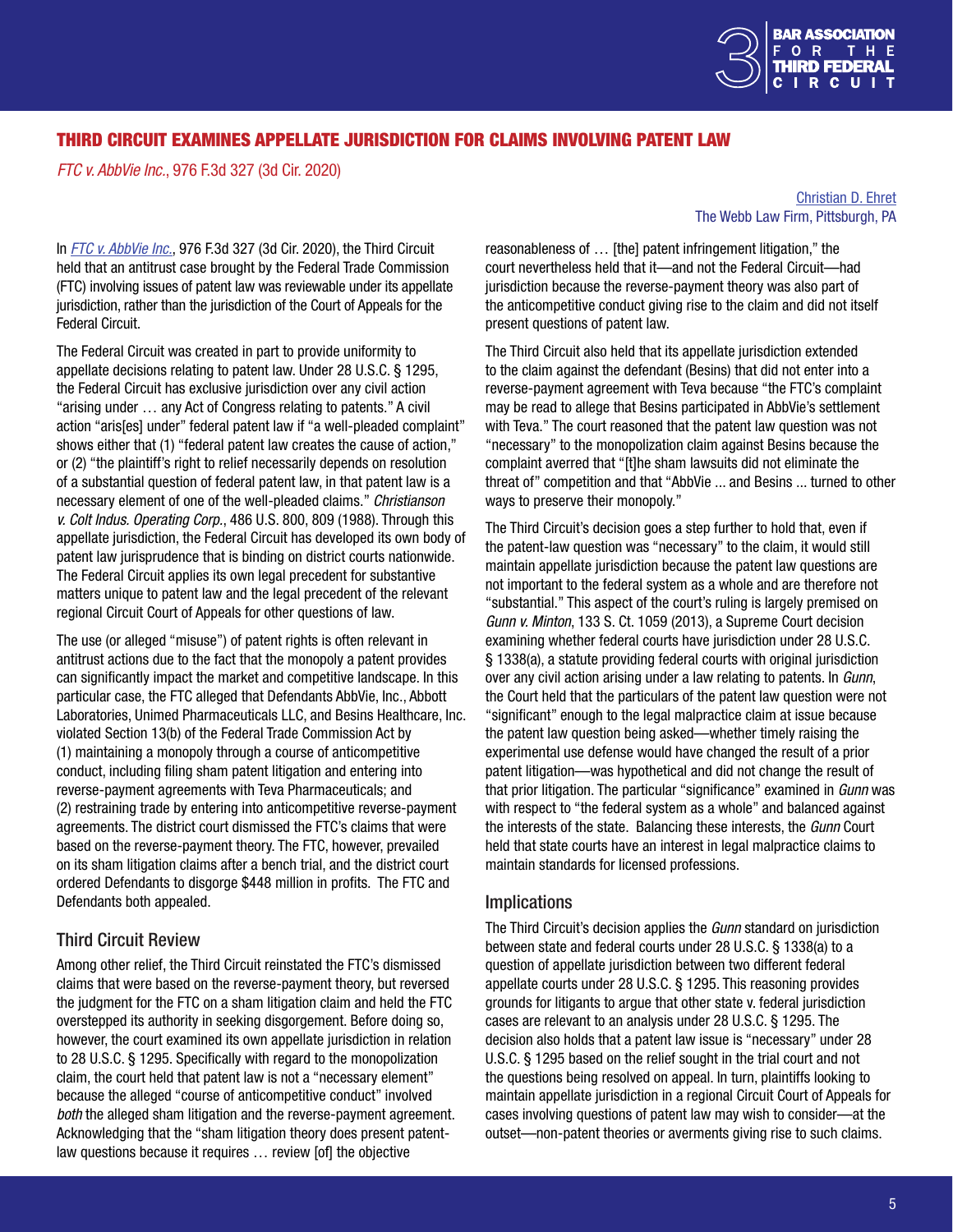

# <span id="page-5-0"></span>THE COLLATERAL ORDER DOCTRINE'S NARROW RANGE: THIRD CIRCUIT DISMISSES APPEAL OF ORDER DECLINING TO DISMISS INDICTMENT

*United States v. Alexander*, 985 F.3d 291 (3d Cir. 2021)

[M. Patrick Yingling](https://www.reedsmith.com/en/professionals/y/yingling-m-patrick) Reed Smith LLP, Chicago, IL

In *[United States v. Alexander](https://www2.ca3.uscourts.gov/opinarch/193423p.pdf)*, a case with a "disturbing" grand jury history, the Third Circuit held that it lacked appellate jurisdiction to review a pretrial order denying the defendant's motion to dismiss an indictment. The decision confirms the truly "narrow range of situations" in which a non-final order can be reviewed on appeal under the collateral order doctrine.

### District Court Proceedings

In *Alexander*, a grand jury returned an initial indictment against the defendants based on an alleged identity-theft and tax-fraud scheme. One of the grand jurors, however, was a victim of the alleged scheme. The original indictment expressly listed this juror as a victim. The government also presented an exhibit during the grand jury proceedings that contained this juror's full name. Additionally, an IRS agent investigating the scheme had interviewed the alleged victim approximately eight months before the grand jury convened. Still, when the government asked whether the jurors knew any of the defendants, there were no positive responses. The alleged victim went on to vote along with the other jurors to return a true bill.

When the government learned of the victim's grand jury involvement, it obtained a superseding indictment from a new grand jury. Nonetheless, two of the defendants moved to dismiss, arguing that the indictment violated Federal Rule of Criminal Procedure 6(d), which provides that only government attorneys, the witness, interpreters, and a court reporter may be present while the grand jury is in session. The defendants also contended that the indictment violated the Fifth Amendment's Grand Jury Clause, which states that "[n]o person shall be held to answer for a capital, or otherwise infamous crime, unless on presentment or indictment of a Grand Jury."

The district court denied the motion, ruling that the superseding indictment cured any prejudice caused by the tainted original grand jury. One defendant, Alexander, appealed to the Third Circuit.

### Third Circuit Analysis

In a unanimous panel opinion, the Third Circuit dismissed Alexander's appeal for lack of jurisdiction. The panel began with the north star of appellate jurisdiction—the final judgment rule stemming from 28 U.S.C. § 1291, which limits appellate jurisdiction to "final decisions" of district courts. As the panel recognized, Alexander had not been convicted or sentenced, and thus the order denying her motion to dismiss the indictment was not a final judgment.

But that wasn't the end of the matter. Alexander contended that her appeal was proper under the collateral judgment doctrine, an exception to the final judgment rule that permits interlocutory review when the district court order (1) conclusively determines the disputed question, (2) resolves an important issue completely separate from the merits of the action, and (3) would be effectively unreviewable on appeal from a final judgment.

The panel ruled that Alexander's Rule 6(d) argument did not satisfy the collateral order doctrine's conditions. While acknowledging "Alexander may well be correct that … the pre-trial denial of a Rule 6(d) motion is effectively unreviewable after trial," the panel nonetheless held that Alexander's motion failed to satisfy the second condition of the collateral order doctrine—*i.e.*, that the disputed order resolve an important issue completely separate from the merits. According to the panel, Rule 6(d) is designed to protect defendants from being charged without probable cause, which means that Rule 6(d) pertains to the sufficiency of the evidence, an issue "enmeshed in the merits."

The panel also ruled that Alexander's Grand Jury Clause argument did not satisfy the collateral order doctrine's conditions. An order that denies a right to avoid trial is effectively unreviewable in an appeal after a final judgment. But not every error in grand jury proceedings implicates this right. As recognized by the panel, the error must be "so fundamental that it causes the grand jury no longer to be a grand jury, or the indictment no longer to be an indictment." The Third Circuit has limited these circumstances to "technical challenges to the *existence* of an indictment" in contrast to a "substantive challenge to an indictment's legal propriety." With respect to Alexander, the panel ruled that the challenge was substantive rather than technical. The argument thus failed to implicate Alexander's right to avoid trial and, in turn, failed to satisfy the third collateral-order condition.

### Conclusion

The collateral order doctrine is an established part of federal practice that all practitioners should know. The doctrine exists to allow for appellate review of an order that would be effectively unreviewable on appeal from a final judgment. But the collateral order doctrine is only an exception to the more fundamental rule that appellate jurisdiction is limited to review of final decisions. And, as the *Alexander* decision confirms, the exception applies only in a "narrow range of situations."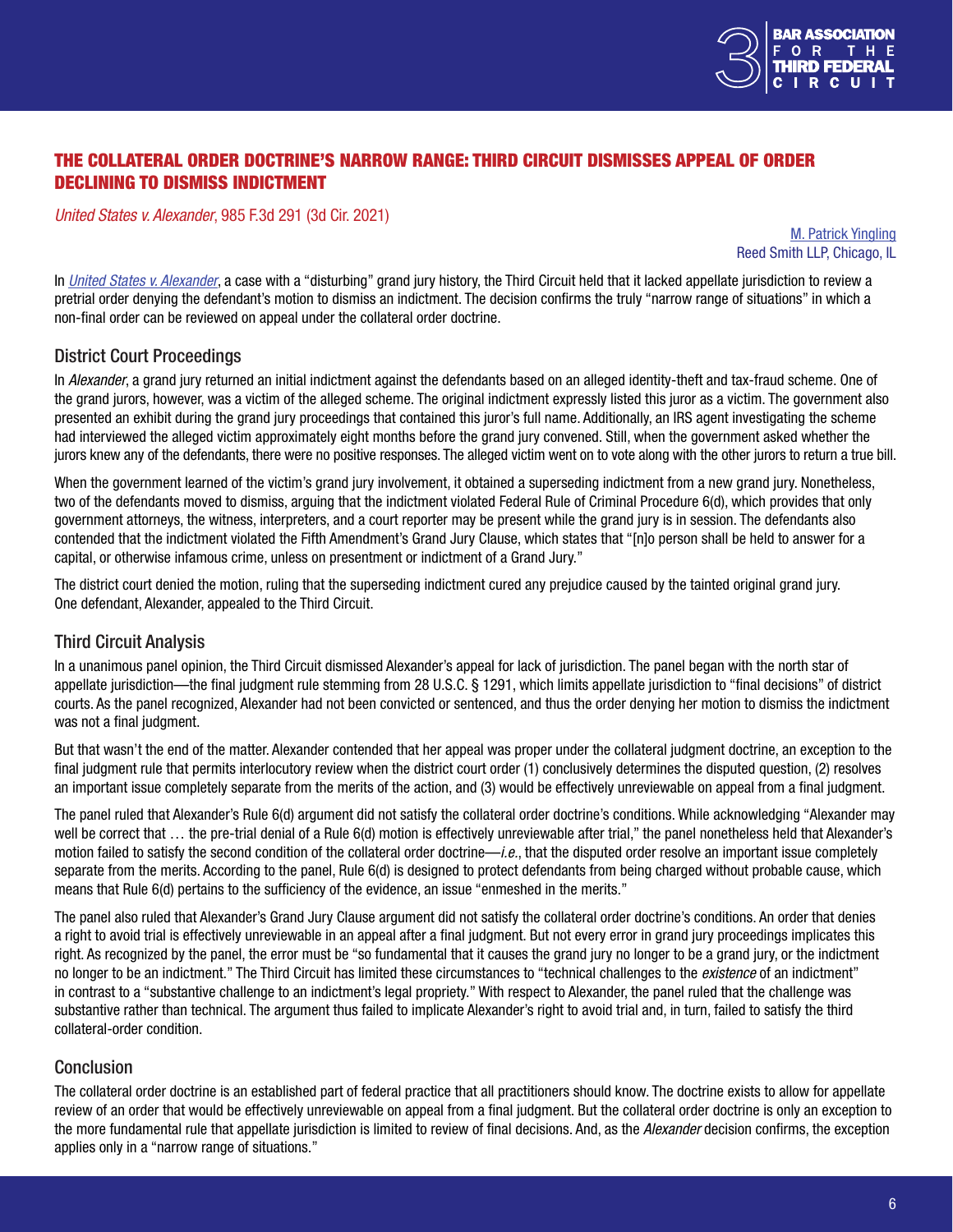# <span id="page-6-0"></span>PRESIDENT'S NOTE



#### [Deena Jo Schneider](https://www.schnader.com/attorneys/deena-jo-schneider/) Schnader Harrison Segal & Lewis LLP, Philadelphia, PA

I am honored to be the new president of the Third Circuit Bar Association, following many distinguished lawyers who previously held this position. I thank them and our Board of Governors for their service and look forward to their continued support.

Our association serves both the Third Circuit and the lawyers who appear before it by seeking to improve appellate advocacy and practice within the Circuit and by facilitating relations between the local appellate bar and the Circuit, especially the Court of Appeals. We generally do this through programming, publications, commenting on proposed rules and suggesting others, interacting with the Court and organizing gatherings of lawyers and judges, and supporting Court-organized initiatives such as the Third Circuit Judicial Conference. Unfortunately, some of these initiatives have been limited or curtailed this past year as we have been battling challenges ranging from the pandemic and natural disasters to civil and political unrest to attacks on the justice system and the judiciary.

Most of us now work remotely, interacting only virtually with colleagues, opposing counsel, and the courts—and multitasking even more than before. While figuring out how to function in our new abnormal, we have been reminded that some individuals and groups in our society are not managing nearly as well, and that the peace, prosperity, and democratic form of government we took for granted are more fragile than we thought. Many of us are wondering what the future will bring and how we can help make that future brighter, especially as lawyers committed to promoting the rule of law.

The Third Circuit Bar Association has been modifying its activities to support our members, the broader appellate bar, and the Circuit during these difficult times. We have been publishing tips on practicing remotely and will continue to do that. We have consulted with the Court and hope to do so more going forward. We are planning to offer remote programming until we can resume live gatherings. (We may continue some virtual offerings even afterwards, as they are easy to attend and may remain available after the fact.) We are considering ways to bring lawyers and judges together virtually to exchange ideas and enhance our connections. And we continue to work on updating our Third Circuit Practice Guide and our website.

The extent of our accomplishments naturally depends on the number of people willing to contribute to them. Please watch out for our dues notice and renew your membership for 2021; your modest dues help fund our activities. Encourage your colleagues and friends to renew or join as well. And please join our active Board of Governors and others in planning programming and other events and working on publications, including this newsletter. Reach out to me or any of our other Board members to put your talents to work. I look forward to working with you and seeing the fruits of our combined efforts.

# THIRD CIRCUIT COURT OF APPEALS

MISCELLANEOUS FEE SCHEDULE 28 U.S.C. § 1913 − \*EFFECTIVE DECEMBER 1, 2020

| *Argument Audio Recording                   | \$32.00        | *Duplicate Certificate of Admission                                       | \$20.00        |
|---------------------------------------------|----------------|---------------------------------------------------------------------------|----------------|
| *Record Reproduction                        | \$89.00        | *Certificate of Good Standing                                             | \$20.00        |
| FRC Record Retrieval (First Box)            | \$64.00        | Original Proceeding/Petition for Review<br>(Paid in the Court of Appeals) | \$500.00       |
| FRC Record Retrieval (Each Additional Box)  | \$39.00        |                                                                           |                |
| FRC SmartScan <sup>1</sup> Record Retrieval | \$19.90        | Notice of Appeal including Filing Fee<br>(Paid in the District Court)     | \$505.00       |
| FRC SmartScan Scanning Fee                  | \$.65 per page | *Record Search                                                            | \$32.00        |
| <b>Payment Returned Fee</b>                 | \$53.00        | Certification                                                             | \$11.00        |
| *Attorney Admission                         | \$228.00       |                                                                           |                |
|                                             |                | Clerk's Copy Fee <sup>2</sup>                                             | \$.50 per page |
|                                             |                | Apostille - New Fee Item                                                  | \$47.00        |

1 SmartScan is a service through the FRC for digitizing a document in PDF format which can be emailed to the requestor. Certain limitations apply. 2 This fee applies to services rendered on behalf of the United States if the document requested is available electronically.

# AUDIO OF THIRD CIRCUIT ORAL ARGUMENTS LIVE STREAMED VIA YOUTUBE

The [live stream](https://www.youtube.com/channel/UCLSXp4JMYiFc7BHD_ln3d-w) is made available several minutes before the start of argument. Audio, in full or in part, from any proceeding may not be recorded, broadcast, posted or reproduced in any form.